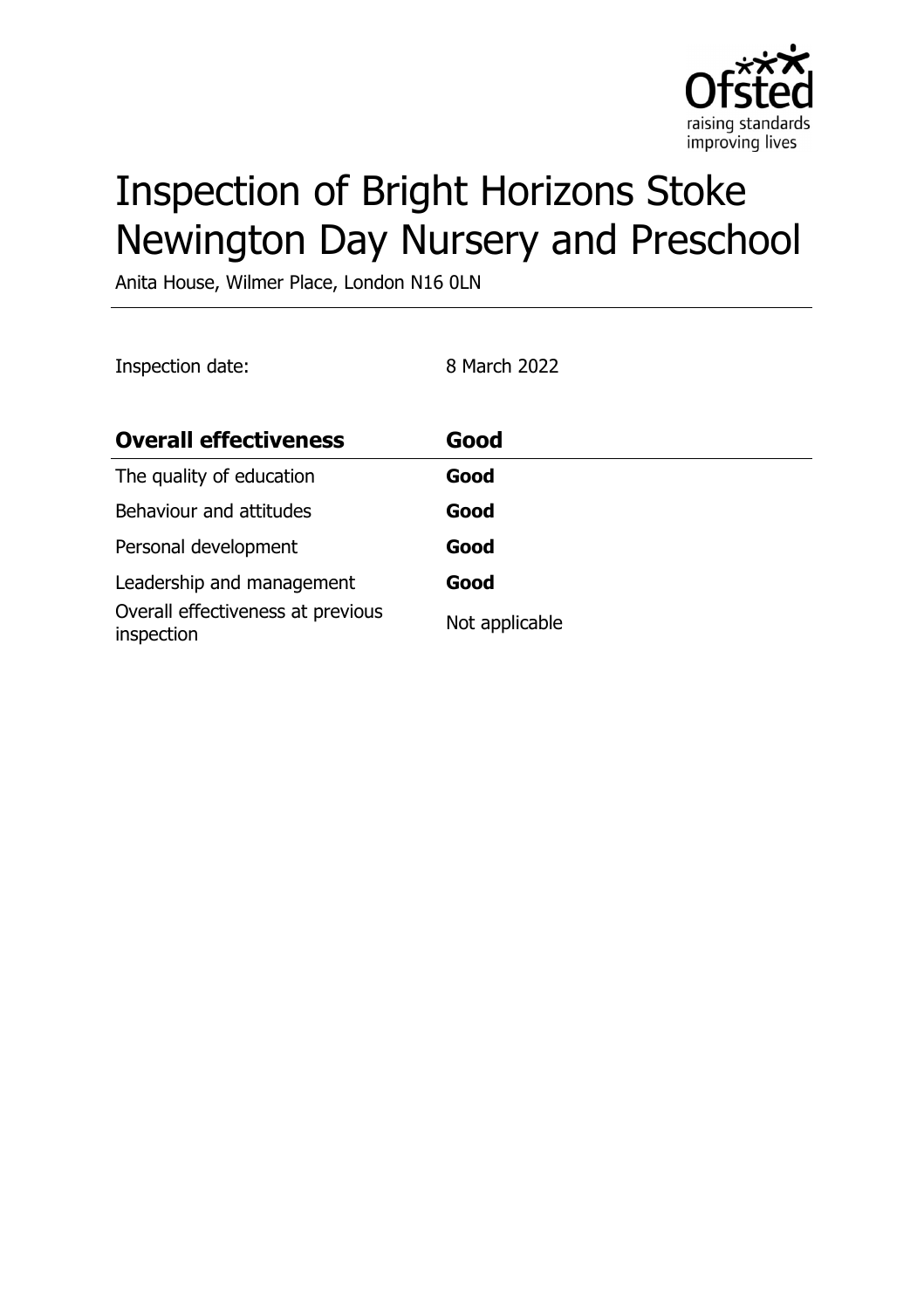

# **What is it like to attend this early years setting?**

#### **The provision is good**

Children are safe and settled in this welcoming environment. They develop close and trusting bonds with the staff, who have a caring and friendly manner. This helps to create a good foundation for children's future development. They smile as they arrive at the provision and settle quickly into the routine.

Children are enthusiastic and excited to see what activities they can join in with. They have built strong friendships and enjoy playing with one another. They explore playing indoors and outdoors and have lots of opportunities to develop their physical skills. They enjoy running, jumping, learning to balance and playing with balls. They use spades, jugs, pencils, tongs and scissors to develop their hand muscles. This helps them to be well prepared to practise their early writing skills.

Children behave well and demonstrate a positive attitude to their learning. Staff are good role models to children and have high expectations of children's behaviour. There are clear rules, boundaries and routines in place. Children show respect for their environment and others by tidying up their toys before moving on to the next activity.

Children enjoy books and listening to stories. Toddlers share stories with one another, turning pages and commenting on what is happening. Older children use their imagination to re-tell stories to one another using puppets. They develop valuable social skills for the future.

### **What does the early years setting do well and what does it need to do better?**

- The curriculum is well planned and sequenced. Staff regularly observe and track children's progress. They plan exciting activities based on children's interests. Any gaps in learning are quickly identified and appropriate support put in place. The curriculum is challenging and children are well prepared for next stages of learning.
- All children have good independence and self-care skills. Staff teach children to learn tasks such as dressing, going to the toilet and washing and drying their hands independently. Children are confident at putting on their coats, shoes, gloves and hats. Older children skilfully do up buttons and zips. Staff use opportunities such as mealtimes to teach children how to use cutlery safely. Children remind one another to cover their mouths when coughing and use tissues to clean their noses.
- Children are motivated and curious to learn. They take opportunities to develop and extend their own play. Older children have an interest in dinosaurs and can name their favourite dinosaurs such as 'Stegosaurus' and 'Tyrannosaurus'. They work together to make a home for them to live in out of blocks, discussing how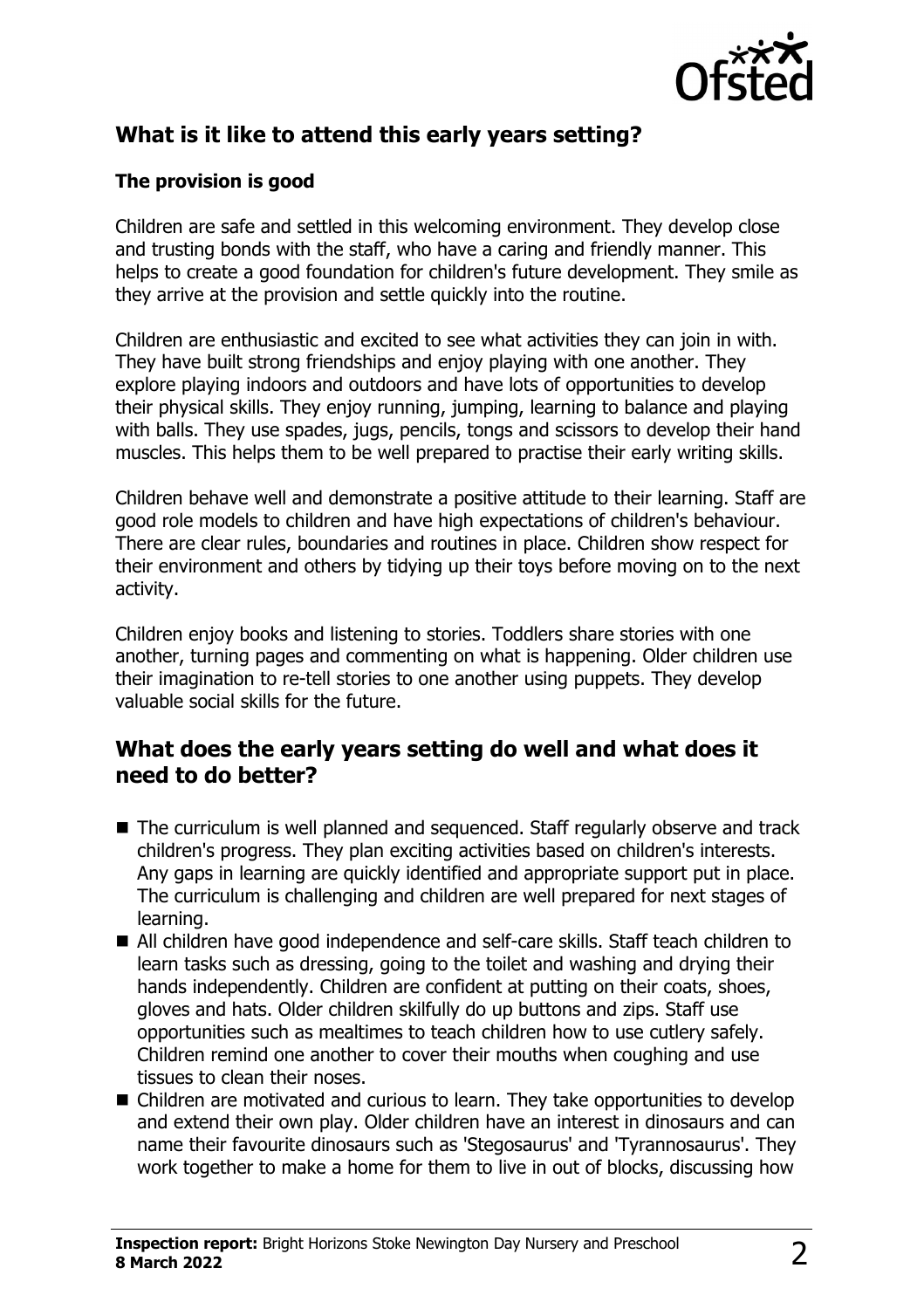

tall and wide it should be and what food they will need to have to eat. Toddlers enjoy splashing and using cups and jugs to pour and fill water. However, some staff lack knowledge on how to support this further which sometimes limits children's experiences.

- Staff are sensitive to children's needs and support their emotional well-being effectively. They help children to manage their emotions by talking to them, reading stories and using family photo albums to settle and help children to feel secure. Children say they feel happy at the nursery and enjoy playing with their friends but miss their parents. Staff reassure children it is okay to be happy or sad and that it is important to talk about their emotions.
- $\blacksquare$  Staff interact warmly during care routines, such as nappy changes and washing hands. They make eye contact and sing songs. This helps young children to feel safe and secure.
- $\blacksquare$  The manager and staff have high expectations of children and work hard to achieve the best outcomes for the children they care for. They work with parents to address any concerns about children's learning and development. All children, including those with special education needs and or/disabilities and those who speak English as an additional language, make good progress in relation to their starting points.
- $\blacksquare$  Parents talk positively about the setting and say that they can see how their children have progressed since starting, for instance, in developing their independence skills and speech. They talk highly of the staff and the work they do to support their children. The manager has introduced an online system to share information. Parents like this and have commented that it has brought them closer to sharing information on their children. However, parents say they would like more opportunities to contribute to their children's learning.
- $\blacksquare$  Staff are well supported by the leaders and managers. Induction, support and training opportunities enable staff to clearly understand their roles and responsibilities.

# **Safeguarding**

The arrangements for safeguarding are effective.

Staff have good knowledge of safeguarding and child protection issues. All staff have completed safeguarding training. Staff know the signs that may indicate a child who is at risk of harm. Staff have a clear understanding of what to do if an allegation was made against them or a colleague. Staff closely supervise children and provide a secure environment to ensure that children remain safe. There are thorough procedures and checks in place to ensure that staff are suitable to work with children. Daily risk assessments are carried out before the children arrive and the provision is clean and safe.

## **What does the setting need to do to improve?**

#### **To further improve the quality of the early years provision, the provider should:**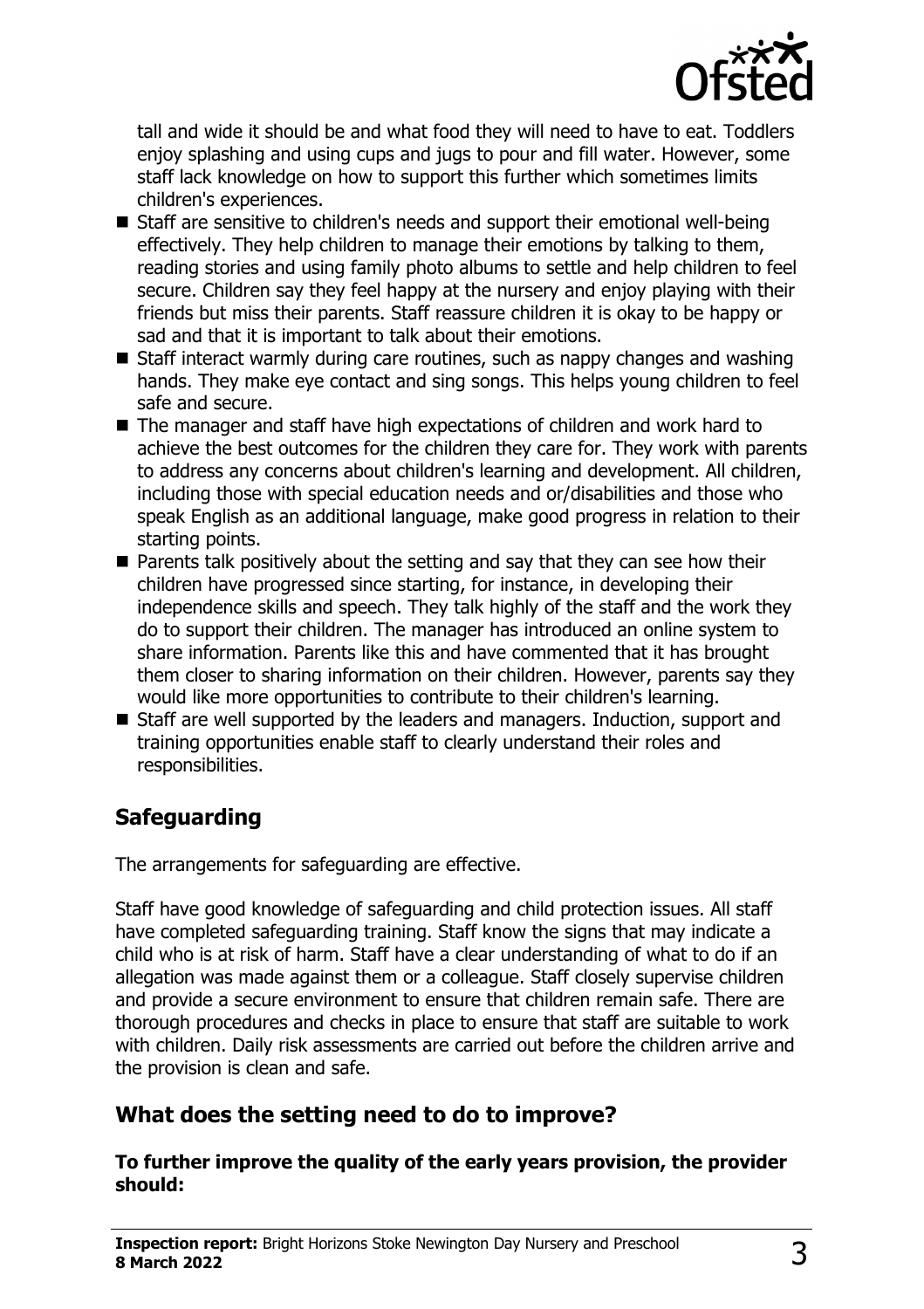

- n support staff's knowledge so that they are able to recognise and implement the characteristics of learning in children's play and be able to build on this
- $\blacksquare$  strengthen partnerships with parents so they are able to further contribute to their children's learning.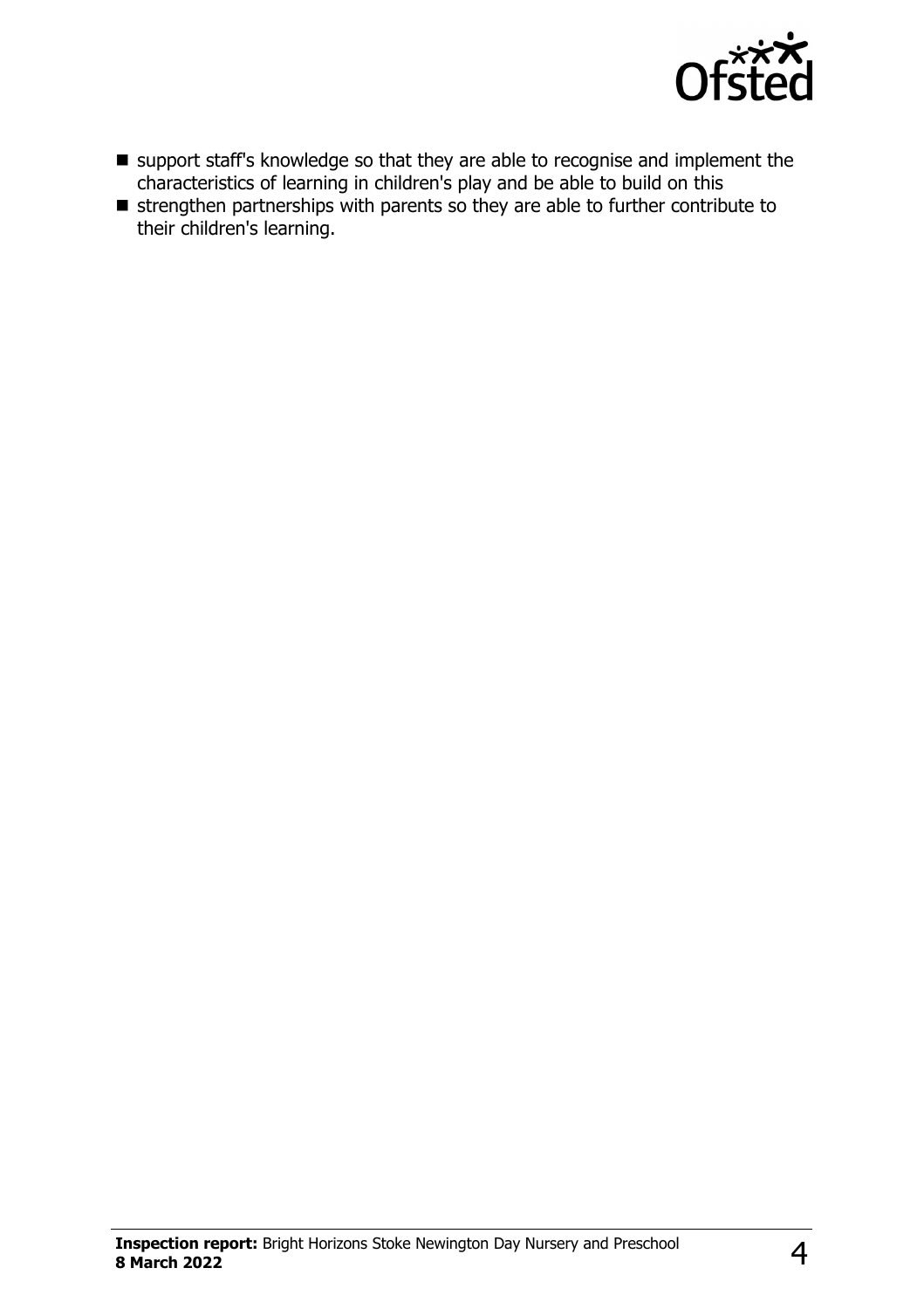

| <b>Setting details</b>                              |                                                                                      |
|-----------------------------------------------------|--------------------------------------------------------------------------------------|
| Unique reference number                             | 2527464                                                                              |
| <b>Local authority</b>                              | Hackney                                                                              |
| <b>Inspection number</b>                            | 10217635                                                                             |
| <b>Type of provision</b>                            | Childcare on non-domestic premises                                                   |
| <b>Registers</b>                                    | Early Years Register, Compulsory Childcare<br>Register, Voluntary Childcare Register |
| Day care type                                       | Full day care                                                                        |
| Age range of children at time of<br>inspection      | $0$ to 4                                                                             |
| <b>Total number of places</b>                       | 92                                                                                   |
| Number of children on roll                          | 50                                                                                   |
| Name of registered person                           | <b>Bright Horizons Family Solutions Limited</b>                                      |
| <b>Registered person unique</b><br>reference number | RP901358                                                                             |
| <b>Telephone number</b>                             | 020 3926 8399                                                                        |
| Date of previous inspection                         | Not applicable                                                                       |

### **Information about this early years setting**

Bright Horizons Stoke Newington Day Nursery and Preschool registered in March 2019. The premises are situated in the London Borough of Hackney. The nursery opens all year round, from Monday to Friday between 7.30am to 6.30pm. The setting is closed on bank holidays. The provider is in receipt of funding for the provision of early education for children aged two, three and four years. There are 16 staff members of staff employed by the setting, all of whom hold suitable childcare qualifications and training.

## **Information about this inspection**

**Inspector** Nelam Pooni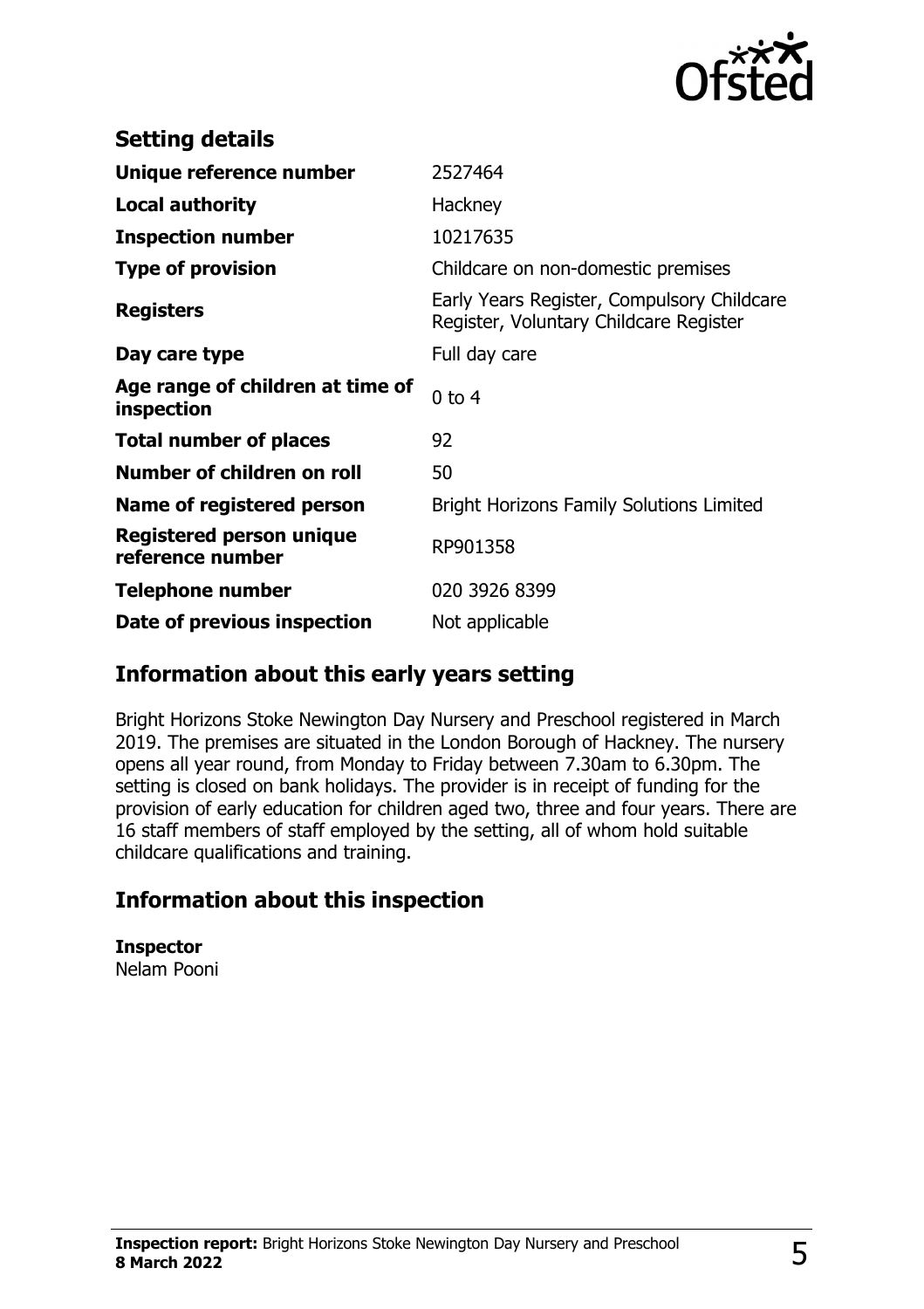

#### **Inspection activities**

- $\blacksquare$  This is the first routine inspection the setting received since the COVID-19 pandemic began. The inspector discussed the impact of the pandemic with the provider and has taken that into account in their evaluation of the provider.
- $\blacksquare$  The inspection was carried out as a result of a risk assessment process, following information received about the provider.
- $\blacksquare$  The manager led the inspector on a learning walk and told the inspector about what they want children to learn at the nursery.
- $\blacksquare$  The manager carried out a joint observation with the inspector. They looked at how well practitioners teach and what they want children to learn.
- $\blacksquare$  The inspector held discussions with leaders, managers and staff throughout the day.
- $\blacksquare$  The inspector observed children at play throughout the nursery, both indoors and outdoors.
- $\blacksquare$  The inspector spoke with parents and gathered their views about the experiences of the setting. The inspector also viewed written feedback from parents.
- $\blacksquare$  Children spoke to the inspector during the inspection.
- $\blacksquare$  The inspector looked at documentation relating to the suitability of those working with children, such as their qualifications, first aid and Disclosure and Barring Service checks.

We carried out this inspection under sections 49 and 50 of the Childcare Act 2006 on the quality and standards of provision that is registered on the Early Years Register. The registered person must ensure that this provision complies with the statutory framework for children's learning, development and care, known as the early years foundation stage.

If you are not happy with the inspection or the report, you can [complain to Ofsted](http://www.gov.uk/complain-ofsted-report).